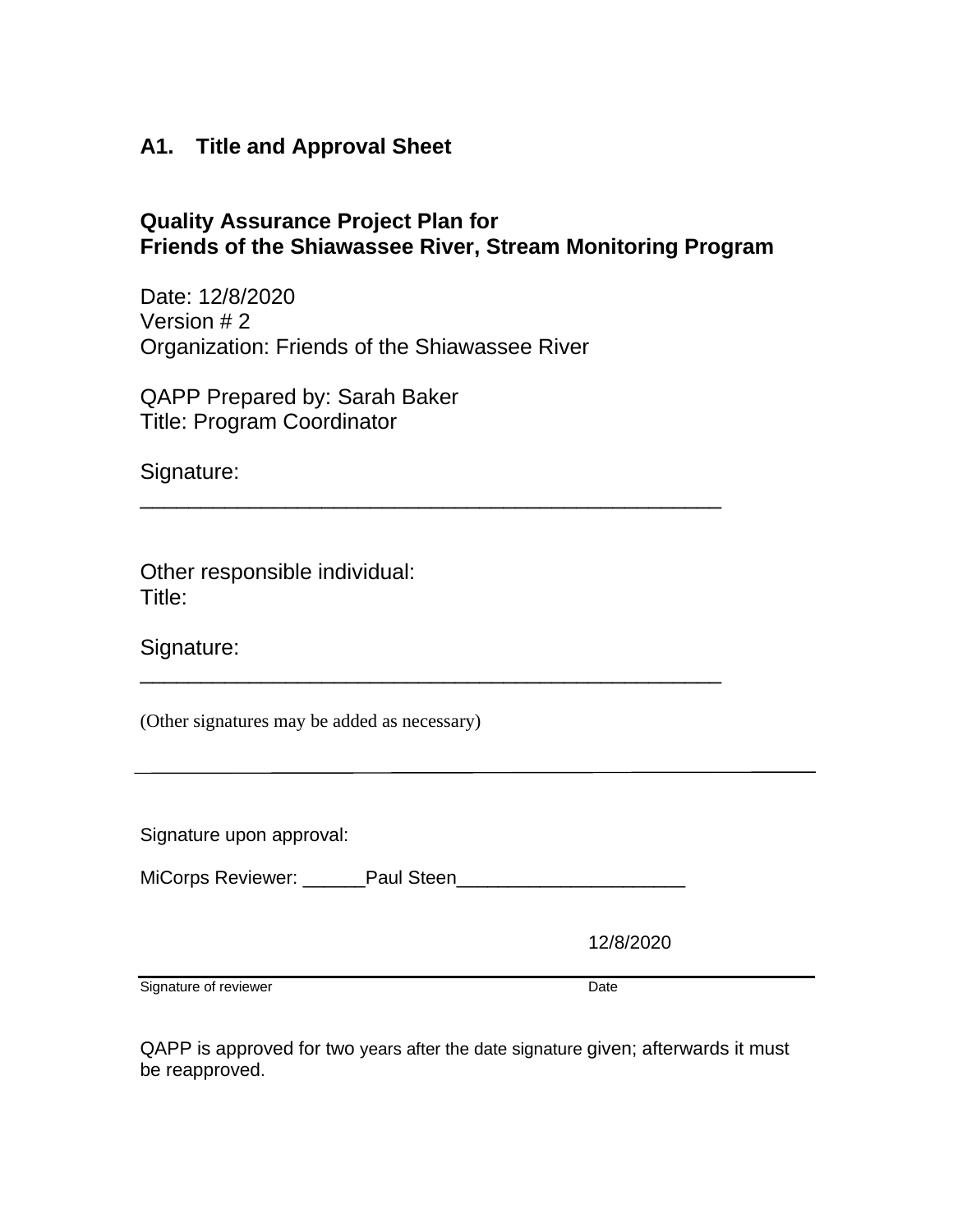# **A2. Table of Contents**

### **A. Project Management**

- A1. Title and Approval Sheet
- A2. Table of Contents
- A3. Distribution List
- A4. Project Organization
- A5. Problem Definition & Background
- A6. Project Description
- A7. Data Quality Objectives
- A8. Special Training & Certification

# **B. Program Design & Procedures**

- B1. Study Design & Methods
- B2. Instrument & Equipment Testing, Inspection
- and Maintenance
- B3. Inspection and Acceptance for Supplies and Consumables
- B5. Data Management

## **C. System Assessment, Correction and Reporting**

- C1. System Audits and Response Actions
- C2. Data Review, Verification, and Validation
- C3. Reconciliation with Data Quality Objectives
- C4. Reporting

# **Appendices'**

| Appendix A | Time Table of Activities             |
|------------|--------------------------------------|
| Appendix B | Map of Shiawassee Watershed Sites    |
| Appendix C | <b>Stream Data Collection Sheets</b> |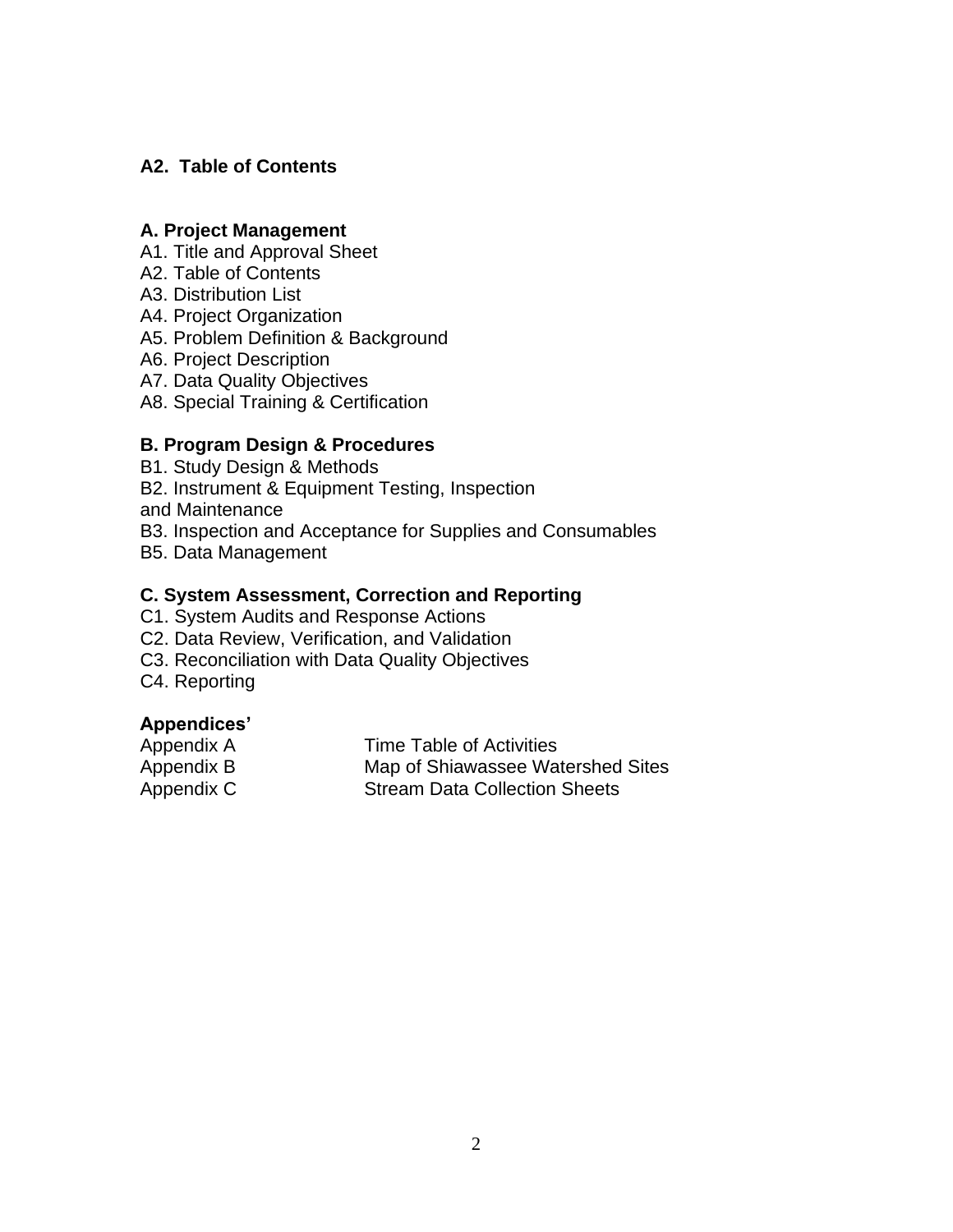#### **A3. Distribution List**

Nick Tereck Board Past President, Friends of the Shiawassee River P.O. Box 402 Owosso, MI 4886

Lory Thayer Board Vice President, Friends of the Shiawassee River P.O. Box 402 Owosso, MI 48867

Matt VanEpps Board Secretary, Friends of the Shiawassee River P.O. Box 402 Owosso, MI 48867

Frank Livingston Board Treasurer, Friends of the Shiawassee River P.O. Box 402 Owosso, MI 48867

Tom Cook Board Past President, Friends of the Shiawassee River P.O. Box 402 Owosso, MI 48867

Lorraine Austin Executive Director, Friends of the Shiawassee River P.O. Box 402 Owosso, MI 48867

Sarah Baker Program Coordinator, Friends of the Shiawassee River P.O. Box 402 Owosso, MI 48867

John Matousek Constitution Hall (3 South) 525 West Allegan St. P.O. Box 30458 Lansing, MI 4890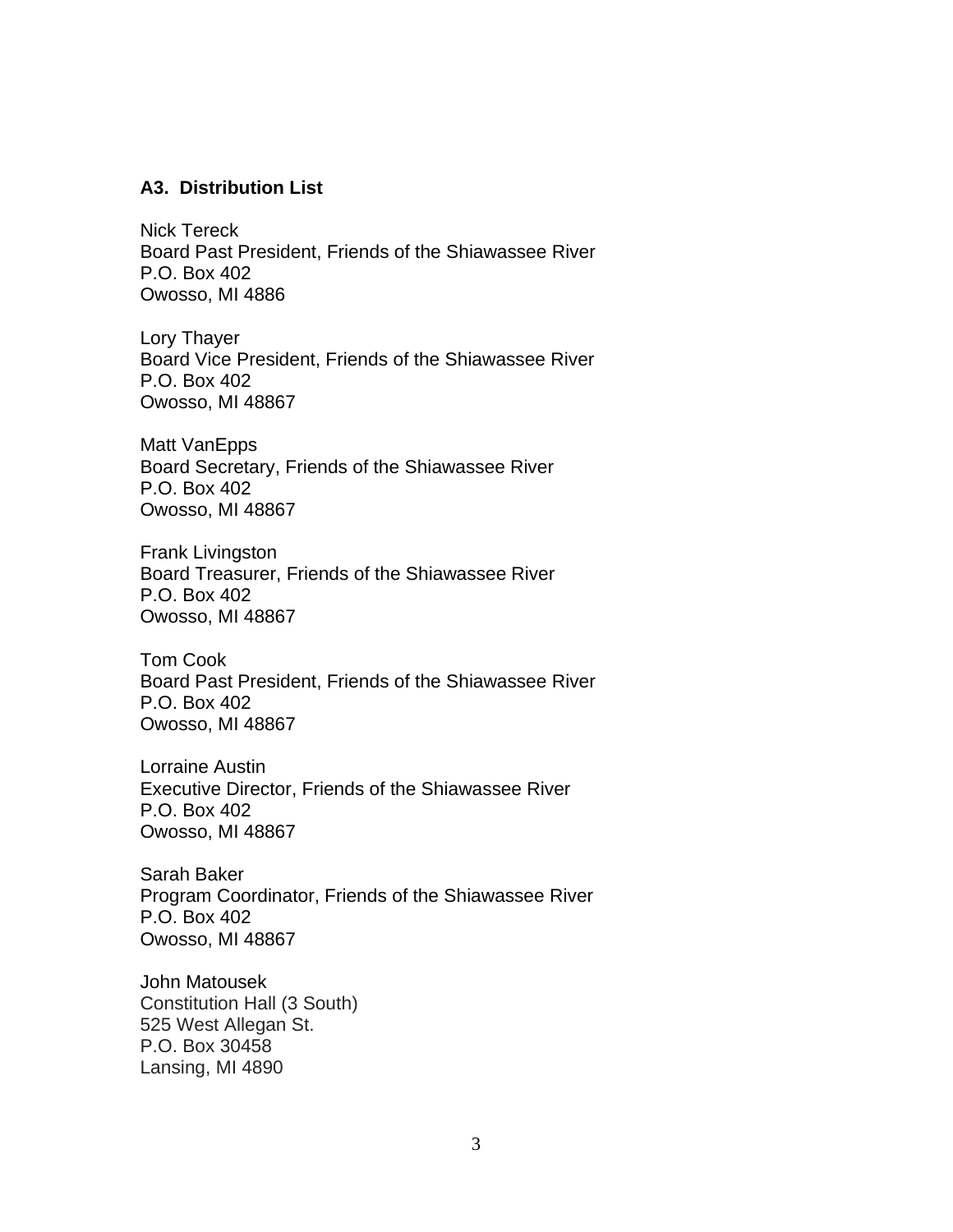Matt Herbert Aquatic Ecologist, TNC 101 E. Grand River Ave. Lansing, MI 48906

Team Leaders

Friends of the Shiawassee River Volunteers

#### **A4. Project Organization**

Grant activities will be conducted by Friends of the Shiawassee River. Sarah Baker, the current Program Coordinator, will coordinate the program, including maintaining the QAPP, and all Stream Team activities. All work and final decisions made by the Program Coordinator will be overseen by the Executive Director of Friends of the Shiawassee River, Lorraine Austin. They will recruit, train, and oversee field volunteers and make arrangements for program events, including equipment purchases. The Program Coordinator will also be responsible for implementing corrective actions.

Identifications will be aided by aquatic ecologist, John Matousek. He currently conducts biological monitoring and assessment of Michigan's waters for EGLE, making him uniquely qualified for this volunteer position. Additional program oversight, such as pinpointing future site locations, will be provided by Matt Herbert, Aquatic Ecologist with TNC. He aided in the development of the FOSR MiCorps program in 2007/2008, when the former FOSR Director was partially funded by TNC. Following sample verification, the Program Coordinator will manage data and analysis. All reporting will come from Friends of the Shiawassee River.

#### **A5. Problem Definition & Background**

Located in a highly agricultural region, the Shiawassee River has historically been stressed by excessive levels of sedimentation as a result of incompatible land practices. The Village of Chesaning, St. Charles, Byron and the city of Owosso will partner with the Friends of the Shiawassee River (FOSR), a volunteerbased organization, to monitor benthic macroinvertebrate communities within the Shiawassee River watershed. This project will be an expansion of the FOSR monitoring program, Stream Team, to include additional communities in the watershed and promote partnerships between local governments, community organizations, and citizens for the betterment of water quality. Monitoring will be conducted twice annually (spring and fall).

During the 2014 Great Lakes Restoration Initiative project worked with elected officials in the Shiawassee River watershed, stakeholders were surveyed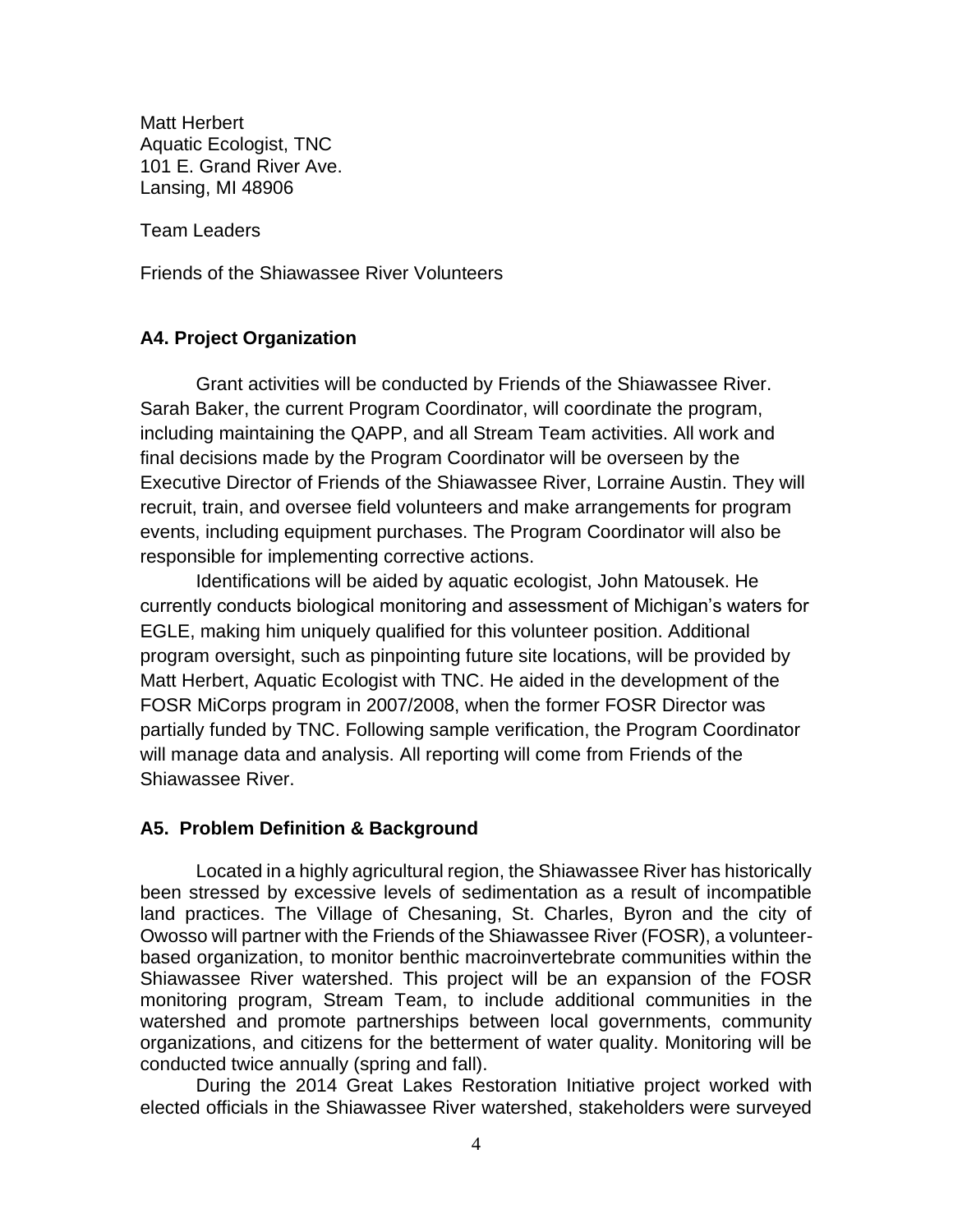regarding their interests in water quality. This survey determined that water quality protection is a concern of local governments, but is often not highly prioritized due to their limited resources as small, rural municipalities. By engaging a variety of community stakeholders in the monitoring process, we hope to achieve greater community buy-in for water quality improvement and therefore a higher prioritization of water quality improvement actions by local governments. More specifically, the goals of the proposed partnership and the Stream Team Program are:

- To collect baseline data and initiate a long-term data set on the health of the Shiawassee River;
- To determine variability in health of the River within different environs and watershed communities;
- To engage community organizations, local government officials, and other volunteers in data collection to foster appreciation of the Shiawassee River and its habitats.
- To work closely with local governments in order to encourage greater awareness of water quality issues and spur the adoption of water quality protection policies by local governments.

The Shiawassee River is a top conservation priority and has been identified as one of the best remaining examples of a warm-water river system within its ecoregion, a geographically-cohesive natural area that covers the southern half of the Lower Peninsula and reaches beyond Michigan's southern-most border. Of great ecological significance are the wetland systems located within the headwaters region of the Shiawassee River (e.g., prairie fens and wet meadows), which support a diverse assemblage of rare plants and animals. The Shiawassee is the principal river flowing into the Shiawassee National Wildlife Refuge, a wetland sanctuary for an array of migratory bird species and other wildlife. The Shiawassee River flows through largely rural regions of the state before merging with the Flint, Cass, and Tittabawassee River to form the Saginaw River, which drains into the Saginaw Bay of Lake Huron. The Shiawassee River Watershed contributes to sedimentation and nutrient loading issues in the bay. In order to create lasting water quality improvements for the bay, local governments within the watershed must engage in water quality protection.

This project will address sediment, the largest water quality issue of the Shiawassee River, which has the potential to damage habitat for macroinvertebrates and spawning habitat for many species of fish, including those valued for recreation. As human impacts on the Shiawassee River continue to grow, it is our ultimate goal to create a long-term data set to supplement that collected by the MDEQ to continually monitor changes in the ecosystem. FOSR will both collect reliable data while actively engaging and educating the public in conservation issues and, consequently, building local support for natural resources. Through increased public awareness we anticipate more support from communities and funders within the watershed resulting in long-term sustainability.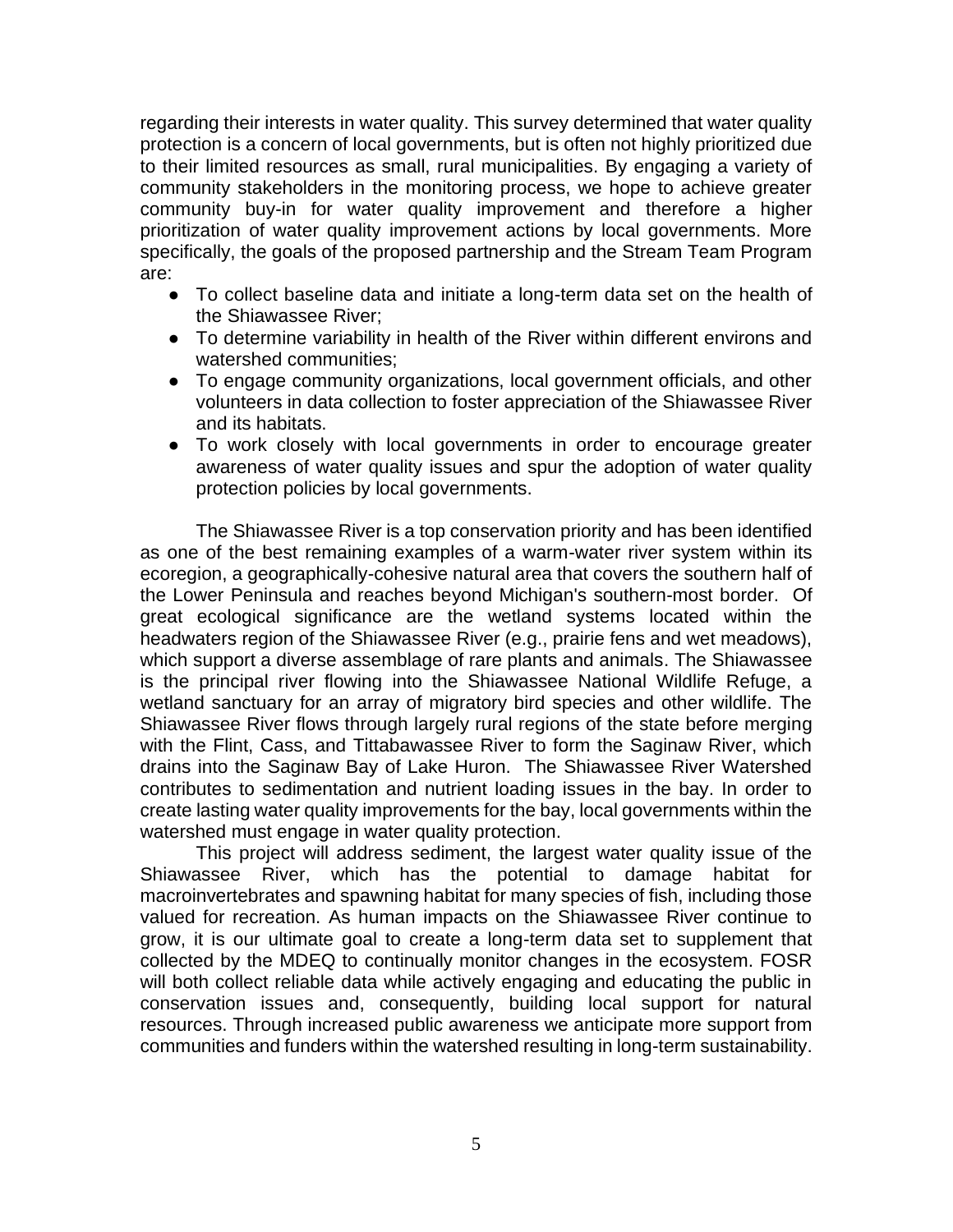#### **A6. Project Description**

Friends of the Shiawassee River (FOSR), a volunteer-based organization, will monitor benthic macroinvertebrate communities within the Shiawassee River Watershed. Sampling will occur at eight sites in the Owosso/Corunna area, as well as sites in Chesaning, St. Charles, Byron, Holly and Fenton. Some of the participating communities were chosen based on the response of community leaders during 2014 Great Lakes Restoration Initiative (GLRI) project work to build watershed partnerships for improving water quality.

Existing sampling sites in Owosso/Corunna include: Corunna Dam, DeVries Nature Conservancy (DNC), Owosso Dam, Shiatown Dam (Vernon), and a site on the South State Drain on Chipman Rd. north of the city of Owosso. The State Drain (agricultural site) and DNC are located significantly downstream of the Owosso wastewater treatment facility. The Corunna Dam and Owosso sites are located within two of the largest urban areas in the county. Both of these sites are sampled above and below a low-head dam whose removal is anticipated. Volunteers are continuing to sample above and below a former dam at the Shiatown Dam site throughout the phases of removal. The remaining landscape is dominated by agriculture and dotted by a few small villages. The DNC, Owosso, Shiatown, and State Drain sites have been sampled annually since 2008, and all of the data collected has been entered in the MiCorps database.

The sampling site in St. Charles area is on Bad River, a tributary of the Shiawassee River with heavy agricultural use. The Chesaning site is located on the main stem of the Shiawassee River as it flows through downtown Chesaning at ShowBoat Park. The community is invested in protecting this site as a natural resource. The Byron site is located within Byron's Sesquicentennial Park in a forested area where a storm water drain enters the river. The Holly site is located within Waterworks Park, this collection site is near the headwaters of the Shiawassee River. This particular site is also the gateway launch site to the Shiawassee River Heritage Water Trail. The Fenton Site is located near the Fenton Community Center and represents a useful site in the warmer waters of the North Branch. We began collecting from this site in spring of 2017.

The current sites are heavily weighted toward the Shiawassee Mainstem. As our program expands, we would like to add sites within tributaries near where they flow into mainstem. Because they are smaller, tributaries respond to perturbations much more strongly and quickly than mainstem sites. In addition, tributary sites offer a much more specific perspective as to what is going on spatially within the watershed. Also, having additional sites that match up with EGLE "Trend" sites would allow us to fill the gaps between the 5 years the EGLE is monitoring those areas.

To ensure that data is consistently reported to MICorps beyond the grant position of the Program Coordinator in 2017, and a committee referred to as the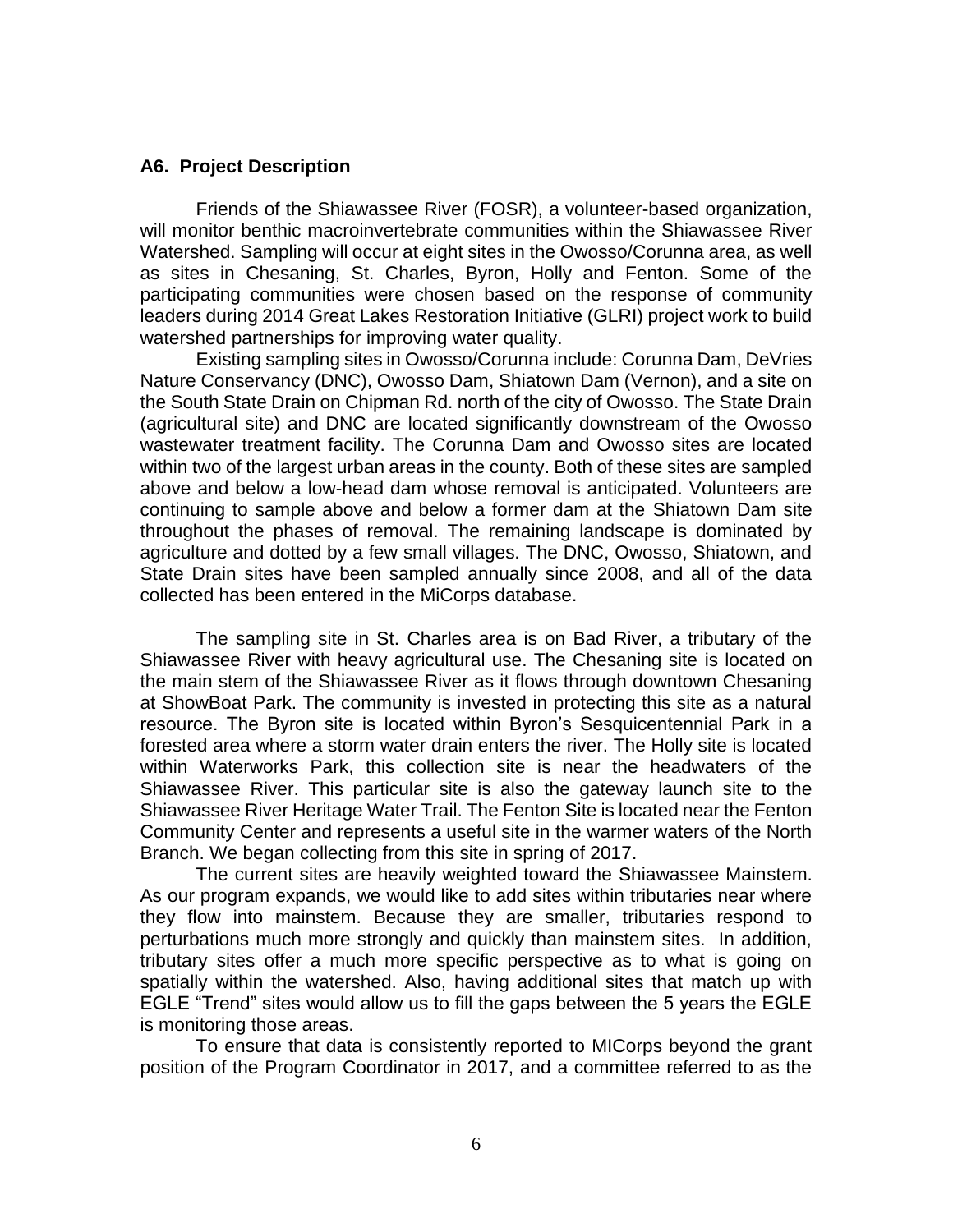"Share Team" has been created to ensure Board engagement and awareness of program processes.

Monitoring will be conducted twice annually (spring and fall), at 12 sites within and along the Shiawassee Watershed. All sites will be sketched, photographed and monitored as an event within a two-week period each season and, with the assistance of aquatic ecologists, all samples will be identified to family level. It is the intent that additional parameters, such as chemical analysis, habitat assessment, and sampling sites will be added as interest and volunteer numbers grow with the program in future years.

This program will rely upon recruitment and training of volunteers through local newsletters, social media outlets, press releases, websites and relationships with community groups. FOSR will be responsible for recruitment and training of volunteers for spring and fall sampling.

Prior to collection events, 'team leader' and 'collector' volunteers will be required to attend training from FOSR, Huron River Watershed Council, or any other MiCorps affiliated training course. Team leaders will get additional instruction from staff on overall procedure, safety precautions, data collection, and sample identification in order to assist other volunteers in collecting quality data. The team leader will also receive additional instruction in the field on proper sampling techniques. To track volunteer activities, FOSR maintains a web based relationship management system with dynamic data collection, communications, and tracking capabilities.

Sampling will be conducted as a team activity with one team per sample site. All sites will be located in wadable, accessible portions of the Shiawassee River watershed. Each team will consist of 1-2 team leaders and 2-7 additional collectors/sorters. Sampling will be conducted in one day, if possible. But in the event that numerous leaders are not obtainable, all sampling will be completed within a two-week period. Specimens will be preserved for a separate identification event, to occur no more than four weeks later than sampling. Collected specimens will be identified to order with the assistance of aquatic biologists.

# **A7. Data Quality Objectives**

### **Precision/Accuracy**

Since there is inherent variability in accessing the less common taxa in any stream site and program resources do not allow program managers to perform independent (duplicate) collection of the sampling sites, our goal for quality assurance is conservative. A given site's Stream Quality Index (SQI) score or total diversity (D) measure across macroinvertebrate taxa will be noted as "preliminary until three spring sampling events and tree fall sampling events have been completed.

Precision and accuracy will be maintained through following standardized MiCorps procedures. The Program Coordinator will be trained in MiCorps procedures at the annual MiCorps training led by MiCorps staff. MiCorps staff also conduct a method validation review with the Program Coordinator to ensure their expertise. This review consists of supervising the Program Coordinator's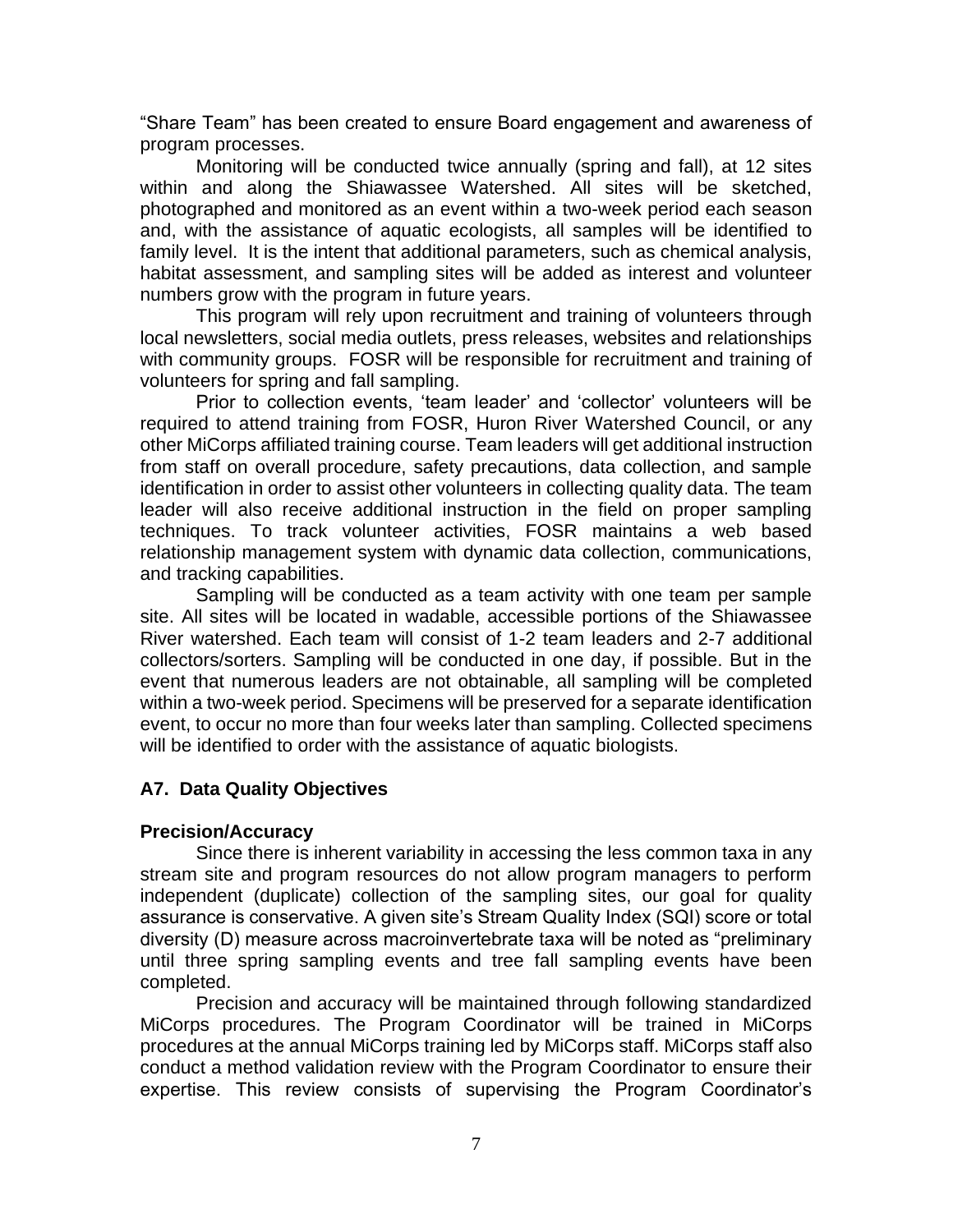macroinvertebrate sampling and sorting methodology to ensure that they are consistent with MiCorps protocol. All cases of collecting deficiencies are promptly followed by additional training in the deficient tasks and a subsequent method validation review may be scheduled for the following collecting season. Upon request, MiCorps staff may also verify the accuracy of the program's macroinvertebrate identification. Precision and accuracy will be maintained by conducting consistent volunteer team leader training. The following techniques will be reviewed during training and in regular retraining of team leaders every three years: 1.) thorough and vigorous collecting style, 2.) habitat diversity, inclusive of all habitats present at the sampling site, and 3.) the transfer of collected macroinvertebrates, with particular attention to thoroughness, from the net to sampling jars. These techniques will also be reiterated and stressed by project staff and team leaders prior to sampling on collection day.

#### **Bias**

Volunteers will sign in and record activities at each sampling site for each sampling event. Sites will be sampled by different team leaders at least once every three years in each season (spring and fall) to examine the effects of bias in individual collection styles. The new measure should be within two standard deviations of the median of past measures. Sites not meeting this DQO will be evaluated by the Program Expert.

#### **Completeness**

Following a QA review of all collected and analyzed data, data completeness will be assessed by dividing the number of measurements judged valid by the number of total measurements performed. The data quality objective for completeness for each parameter for each sampling event is 90%. If the program does not meet this standard, the Program Coordinator will consult with MiCorps staff to determine the primary causes of data invalidation and develop an action plan to improve the completeness of future sampling events.

#### **Representativeness**

Study sites are selected to represent the full variety of stream habitat types available locally, emphasizing the inclusion of riffle habitat. All available habitats within the study site will be sampled and documented to ensure a thorough sampling of all of the organisms inhabiting the site. Resulting data from the monitoring program will be used to represent the ecological conditions of the contributing subwatershed. Since not enough resources are available to allow the program to cover the entire watershed, some subwatersheds will not initially be represented. Additional subwatersheds will be added in the future as resources and volunteers allow.

Sampling after extreme weather conditions may result in samples not being representative of the normal stream conditions. The Program Coordinator will compare suspect samples to the long term record as follows: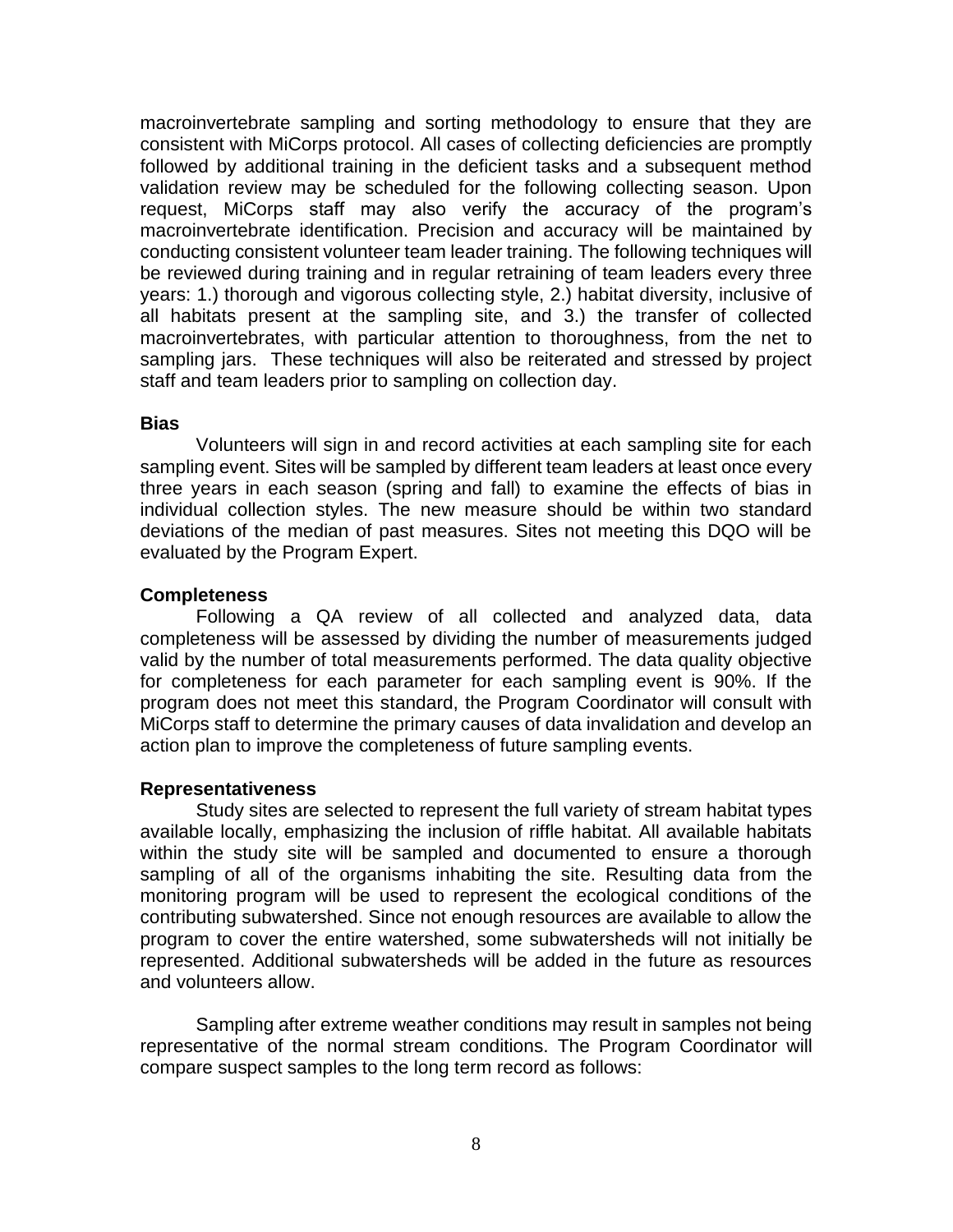Measures of D and SQI for every sample will be compared to the median results from the past three years and each should be within two standard deviations of the median. If the sample falls outside this range, it can be excluded from the longterm data record.

## **Comparability**

To ensure data comparability, all volunteers in the watershed will follow the same sampling and site selection methods and use the same units of reporting. Program coordinators and trainers will learn the standard MiCorps monitoring methods at annual training conducted by MiCorps staff and will train their volunteers to follow those methods to ensure comparability of results among all MiCorps programs. If a Program Coordinator leaves the position and a new Program Coordinator is hired, then the new hire will attend the next available training given by MiCorps. To the extent possible, the monitoring of all study sites will be completed on a single day. For each sampling event not completed on a single day, monitoring by volunteers will be conducted within a two-week period.

## **A8. Special Training & Certification**

Program managers from FOSR will be trained following MiCorps procedures. Project managers will provide training to team leaders and collector volunteers. Team leaders must participate in one sampling day event (prior experience in benthic training will be sought out), attend a training session conducted by the project manager of FOSR, sample jointly with another team leader when possible, attend bug identification sessions following sampling days, sign in at all events, and participate in regular retraining events.

# **SECTION B: PROGRAM DESIGN AND PROCEDURES**

### **B1. Study Design and Methods**

### **Sampling Events**

Ideally, twelve sites will be sampled during a one-day group sampling event held in the spring (May) and fall (October) each year for all benthic macroinvertebrates. Except for in the event that we do not have numerous Leaders, in that case, sampling will be completed within a two-week period. Each site will also be assessed for habitat at least once every five years, and more frequently if a group suspects a site is changing rapidly. Prior to collection events, "team leader/collector" volunteers will be required to attend training from FOSR or another MiCorps affiliated training program. The team leaders will get additional instruction from staff on overall procedure, safety precautions, data collection, and sample identification in order to assist other volunteers in collecting quality data. The collector will also receive additional instruction in the field on proper sampling techniques. All other volunteers that attend our collection events will be the "pickers" and pick macroinvertebrates from material in the trays to help sort into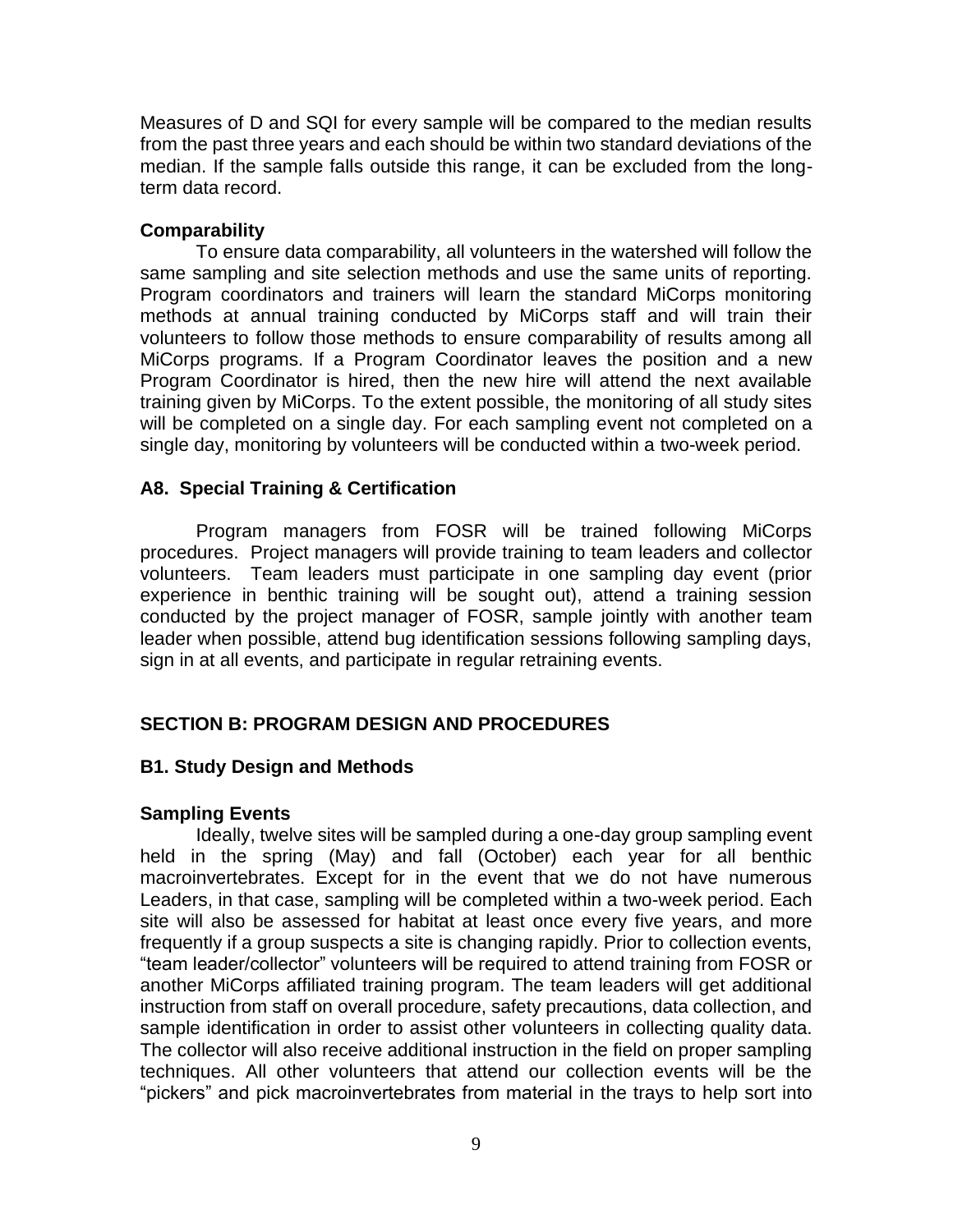jars. Data forms and samples collected during the event are then submitted to the program managers on the day of the event or within a week of the event. A timeline of all tasks to be performed is included in *Appendix A*.

If possible, the bugs collected will be identified on site. This will allow the volunteers involved to see immediate results of their work. If a trained bug identifier is not on site, the program managers will schedule an identification workshop. During this workshop volunteers will help sort the macroinvertebrates collected into bug groups and the aquatic ecologist will further identify the specimens to order level.

### **Sampling Sites**

Sites will be selected based on the following criteria: safety, accessibility, quality of habitat, prior sampling history (at some sites with EGLE), ability to inform future conservation efforts, as well as areas that are currently, or soon to be altered by dam removal.

The following sites will be monitored by Friends of the Shiawassee River:

- 1. Waterworks Park (42.78621, -83.62649), MiCorps Site ID #SH17
- 2. Downtown Fenton (42.79492, -83.7055), MiCorps Site ID #SH18
- 3. Byron Sesquicentennial Park (42.82454, -83.94602), MiCorps Site ID #SH14
- 4. Shiatown Dam, both above (42.92828, -84.0695), MiCorps Site ID #SH11 and below the dam (42.93033, -84.07393), MiCorps Site ID #SH08
- 5. Corunna Dam, both above (42.98778, -84.11722), MiCorps Site ID #SH15 and below the dam (42.98511, -84.117639), MiCorps Site ID #SH16
- 6. Owosso Dam, both above (42.99656, -84.17351), MiCorps Site ID #SH07 and below the dam (43.00041, -84.17605), MiCorps Site ID #SH06
- 7. DeVries Nature Conservancy (43.03654, -84.18742), MiCorps Site ID #SH03
- 8. South State Drain (43.05402, -84.18644), MiCorps Site ID #SH09
- 9. Showboat Park (43.174869, -84.111761), MiCorps Site ID #SH12
- 10.Hulien Road Site (43.30299, -84.11117), MiCorps Site ID #SH13

A map of our current sampling sites in Shiawassee Watershed is attached in *Appendix B*.

Prior to each collection event, the team leader will meet with the Program Coordinator to go over the procedures of the upcoming collection and to receive all equipment and materials that will be needed. Volunteers will be given directions to the site location when they sign up for the event on the FOSR website. Volunteers will meet at the site on the day of the collection, unless otherwise directed to meet at a more centralized location. Before beginning a collection, there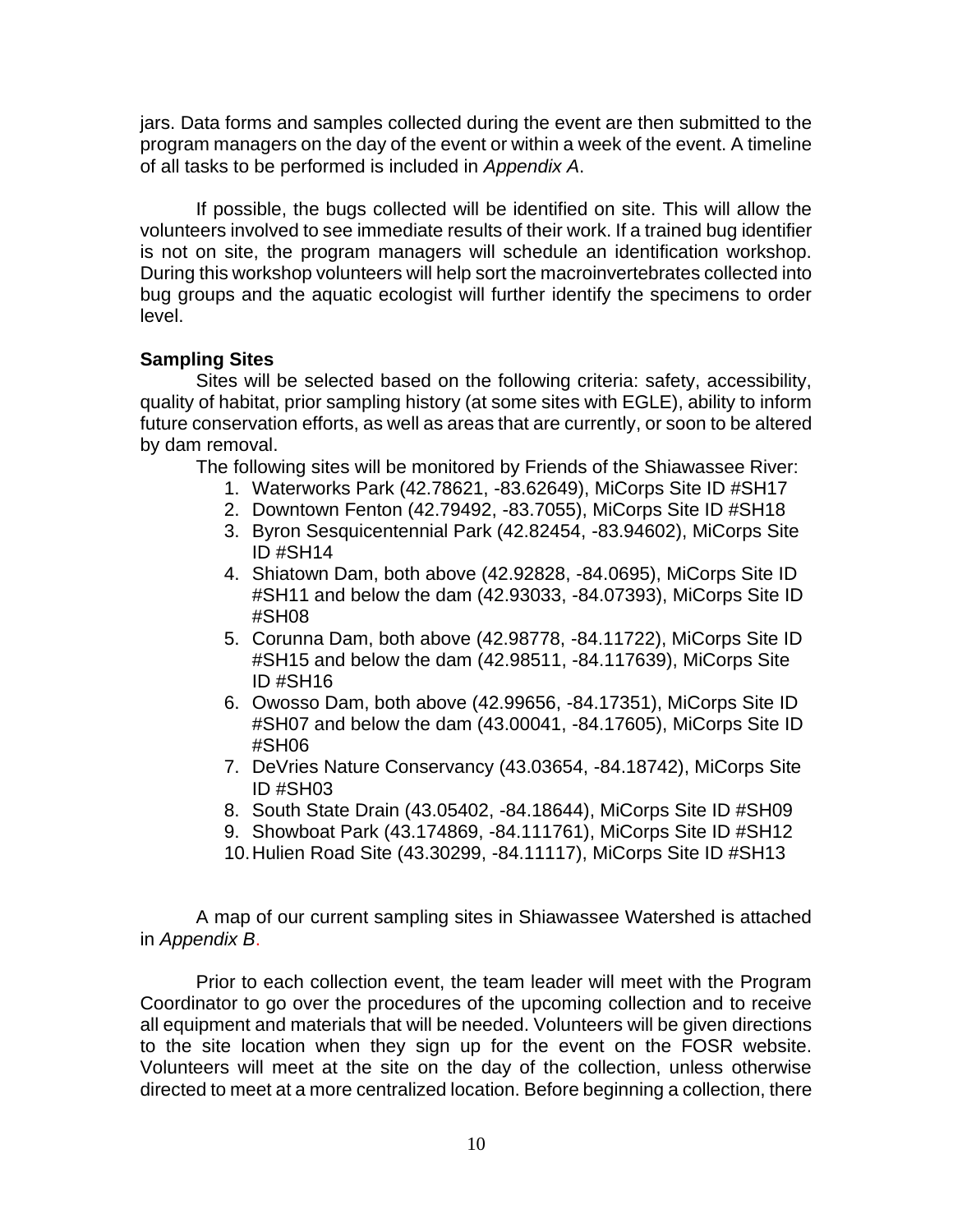will be a quick overview of the study for new volunteers, as well as an explanation of the exact location on where to collect the specimens. To help with consistency returning volunteers will be asked to sample the same locations at least 3 years in a row. However, sites will be sampled by different team leaders at least once every three years, preferably annually, in each season to examine the effects of bias in individual collection styles.

If a team is unable to monitor their site on our collection day, or the weather does not cooperate on our scheduled collection day, then the team/teams will be given a two-week period to sample their sites and return the data and equipment to the project coordinator. If an issue concerning inaccessibility continues beyond the two-week period, then no monitoring data will be collected during that season and there will be a gap in the data.

#### **Sampling Procedures**

Procedures for our sampling events will be based on the MiCorps "Techniques for Stream Macroinvertebrate Collecting" document. The team leader will make sure the collector takes multiple samples from each habitat types present at each site, including riffle, quiet place/pool, undercut bank/overhanging vegetation or roots, submerged or emergent vegetation, rocks/logs, and leaf packs while wading and using a D-frame kick net. The collector will start downstream and work upstream to avoid disturbing the areas yet to be sampled. Once specimens are collected the collector will transfer the material from the net into the white pans. During this time, the team leader will be communicating with the collector to make sure samples are taken from each habitat. The leader will also be recording information such as stream name, location, date, monitoring team, stream conditions and site sketch on the "Stream Macroinvertebrate Datasheet". Once the specimens have been transported into the white pans, the pickers will be picking out the macroinvertebrates from the rocks and leaves and putting them into a collection jar filled with 95% ethyl alcohol for later identification. Specimens of each invertebrate type will continue to be preserved until at least 15 individuals of each type are preserved. Prior to sampling, the team leader will explain to all pickers the importance of preserving multiple specimens of each type (i.e., will be used to define whether a taxa is rare or common, helps ensure that different families that may look alike to pickers both get preserved) and will explain that these collections will have no impact on local populations. The collection period will last 40 minutes, or as long as it takes to thoroughly sample every different kind of habitat, up to an hour. Picking will continue until all collected material has been sufficiently sorted. Collectors can help pick through material upon completion of collection activities. At the end of each sampling the nets and pans will be rinsed before leaving the site to avoid transporting animals or plants between sampling sites. The team leader will also double check that the data sheet is completely filled out and that all habitats have been sampled.

Potential sources of variability such as weather/stream flow differences, season, and site characteristic differences will be noted for each event and discussed in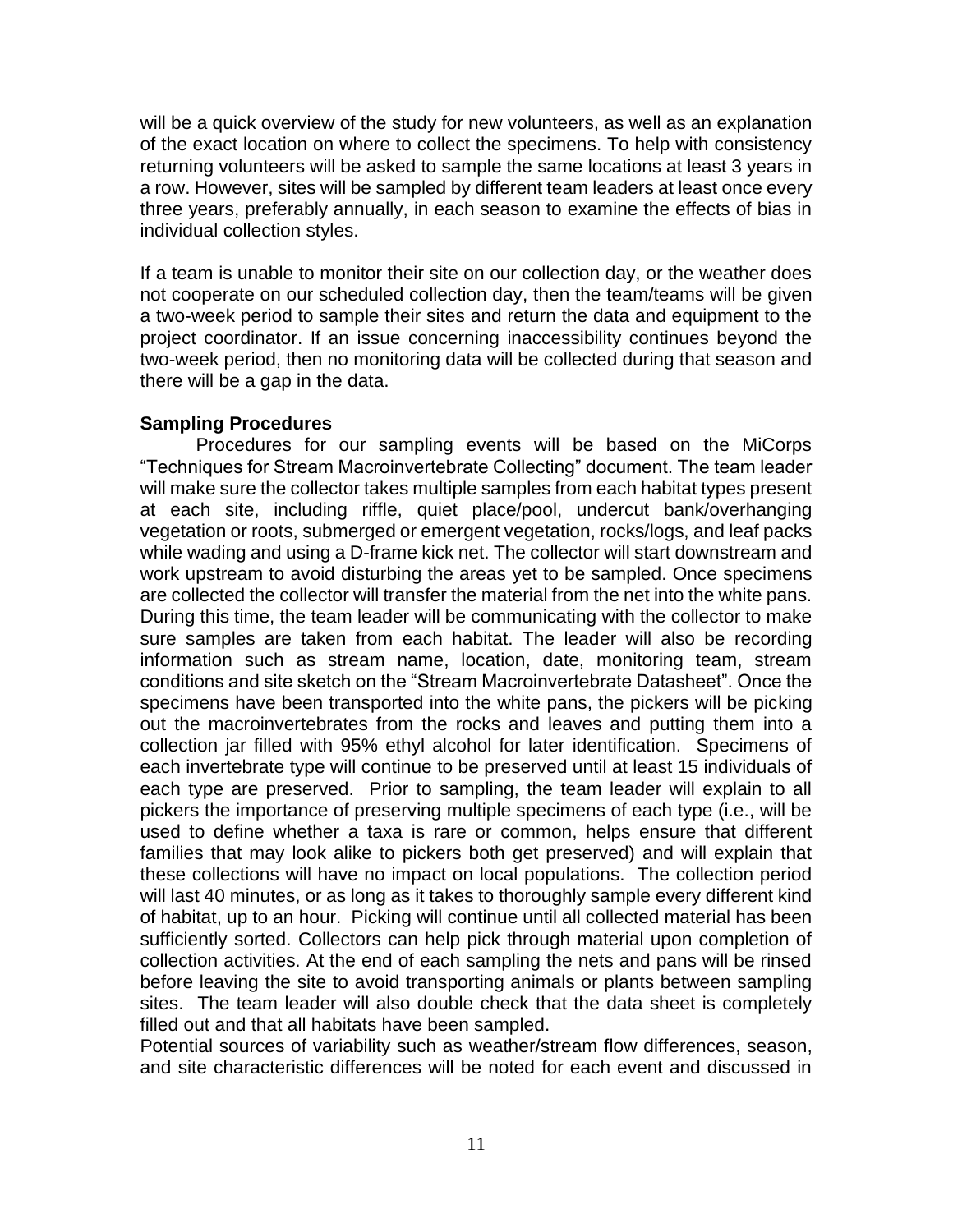study results. Any variations in procedure will be explained on the data sheet. *(Appendix C)*

### **Identification Procedures**

At the collecting site, all invertebrate sample jars receive a label written in pencil, collection date, location, name of collector, and number of jars containing the collection from this site, which is placed inside the jar. The data sheet also states the number of jars containing the collection from this site. The team leader is responsible for labeling and securely closing the jars and returning all jars and all equipment to the project manager. Upon return, the program managers check the collections for labels, makes sure the data sheets are complete with the correct information on the number of jars containing the collection from the site, and that the jars are secured together with a rubber band and site label and placed together in one box. The jars will be stored at FOSR office until they are examined and counted on the day of identification (one or two weeks later). The data sheets are used on the identification day, after which they remain on file indefinitely. At the time of identifying the samples, the project managers check the data sheet and jars to ensure that all the jars, and only the jars, from that collection are present prior to emptying them into a white pan for sorting. If any specimens are separated from the pan during identification, a site label will accompany them. For identification, volunteers sort all specimens from a single site into look-alike groups. An Aquatic ecologist will then identify them further to the order level. Literature references used for identification will include: Guide to Aquatic Invertebrates of the Upper Midwest: Identification Manual for Students, Citizen Monitors, and Aquatic Resource Professional, by Bouchard, A Guide to Common Freshwater Invertebrates of North America by Voshell, and Aquatic Insects of North America by Merritt and Cummins. When an identification of a sample is complete, the entire collection is placed in a single jar of fresh alcohol with a polyseal cap and a printed label inside the jar and stored at the FOSR Office indefinitely. The alcohol will be carefully changed (to avoid losing small specimens) in the jars every few years.

#### **Sampling Equipment**

FOSR provides the following equipment to the monitoring teams during each sample event:

5 sorting trays 2 tarps

4 D-frame nets 2 glass jars with preservative 5-10 forceps waders as needed 4 squirt bottles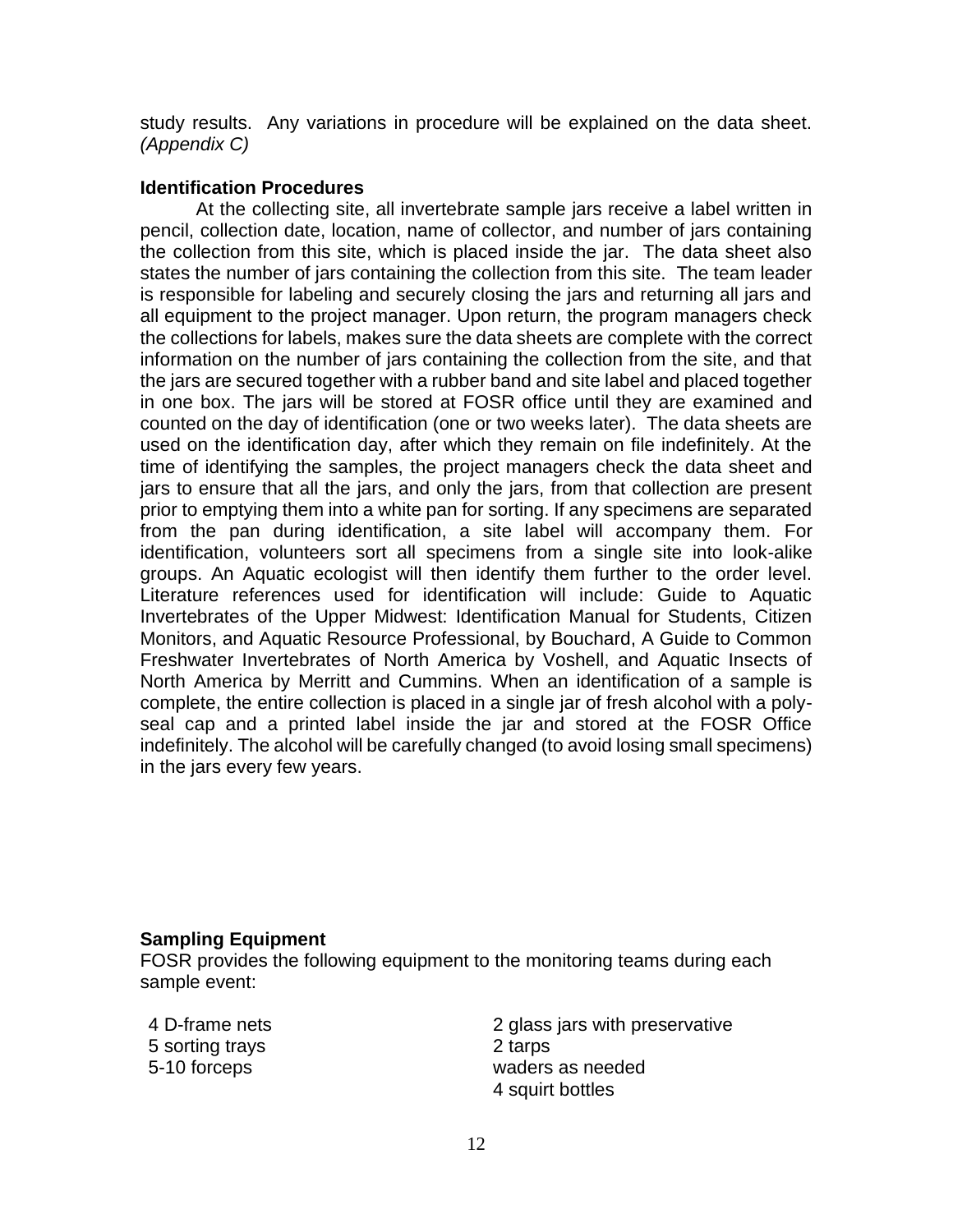All equipment will be stored at DeVries Nature Conservancy or the FOSR office. After each collection day the project managers will inspect the equipment and make any necessary repairs.

## **Equipment Quality Control:**

- Check to make sure equipment is in working order and not damaged
- Clean equipment before and after taking it into the field
- Label equipment with their dates of purchase and dates of last usage
- Check the expiration date of chemical reagents prior to each use
- Check the batteries of all equipment that requires them

## **Field Procedures Quality Control:**

- Collect replicate samples
- Conduct repeat and/or side-by-side tests performed by separate field crews
- At least once every three years in each season: change the composition of the field crews to maintain objectivity and minimize individual bias
- Review field records before submitting for analysis to minimize errors

Since our evaluation is based on the diversity in the community, we attempt to include a complete sample of the different groups present, rather than a random sub-sample. We do not assume that a single collection represents all the diversity in the community, but rather we consider our results reliable only after repeated collections spanning at least three years. Our results are compared with other locations in the same river system that have been sampled in the same way. All collectors attend an in-stream training session, and all sites are sampled by different collectors every three years to diminish the effects of bias in individual collecting styles. Samples where the diversity measures diverge substantially from past samples at the same site will be re-sampled by a new team within two weeks or will be discarded. If a change is confirmed, the site becomes a high priority for the next scheduled collection. Field checks include checking all data sheets to make sure each habitat type available was sampled, and the team leader examines several picking trays to ensure that all present families have been collected. All lab sorting is rechecked by an expert before completing identification.

| B2. Instrument/Equipment Testing, Inspection, and Maintenance |  |  |  |
|---------------------------------------------------------------|--|--|--|
|                                                               |  |  |  |

| <b>Equipment</b>        | <b>Inspection</b>                             | <b>Maintenance</b>                                                                          |
|-------------------------|-----------------------------------------------|---------------------------------------------------------------------------------------------|
| D-frame collection nets | Firmly attached to poles<br>and free of holes | Adhere the nets to the<br>poles, replace and holes<br>and if beyond repair then<br>replace. |
| <b>Sorting Tray</b>     | Clean and dry                                 | Clean all trays before next<br>collection. Replace<br>as<br>needed                          |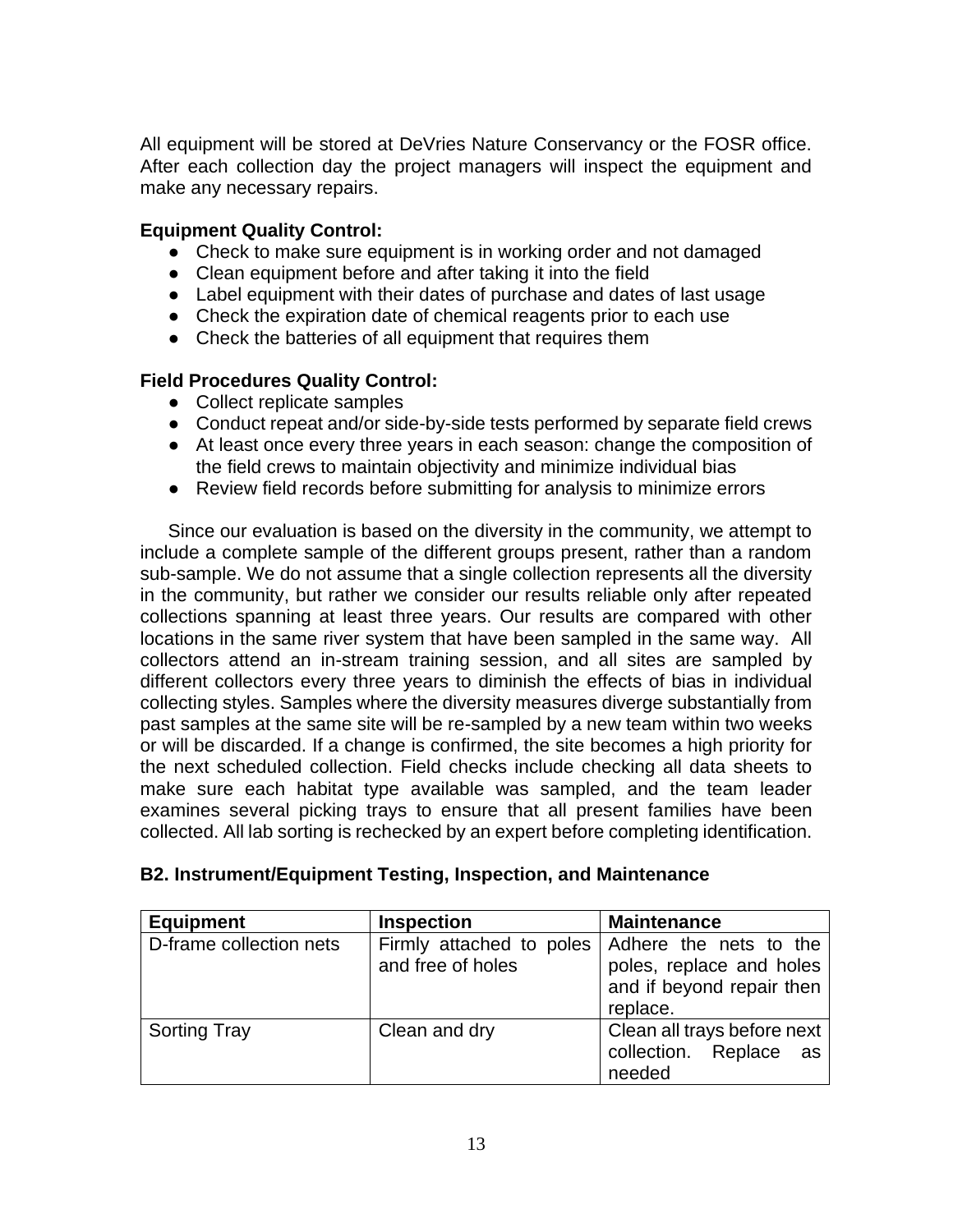| Forceps               | With tips that meet | Replace any forceps that<br>the tips don't meet                   |
|-----------------------|---------------------|-------------------------------------------------------------------|
| Waders                | Clean, do not leak  | Fix any holes that have<br>formed. Replace<br>beyond repair       |
| <b>Squirt Bottles</b> | Clean and dry       | Clean all bottles before<br>next collection. Replace<br>as needed |

Inspections and maintenance will be conducted by the project manager once the equipment is returned to the storage site after each monitoring event. Equipment will also be inspected again before it is sent out for sampling. A tracking sheet will be created and kept with supplies that records the purchase and replacement dates. Equipment will be stored at DeVries Nature Conservancy.

| <b>Equipment</b>  | <b>Inspection</b>                 | <b>Maintenance</b> |
|-------------------|-----------------------------------|--------------------|
| Preservative      | Check expiration date. Purchase   | more<br>as         |
| 70% Ethly Alcohol | Make sure we have needed.         |                    |
|                   | enough for next collection        |                    |
| Collection Jars   | Poly seal top is intact. Purchase | more<br>as         |
|                   | Make sure we have needed          |                    |

#### **B3. Inspection/Acceptance for Supplies and Consumables**

Inspections and maintenance will be conducted by the project manager once the equipment is returned to the storage site after each monitoring event. Equipment is also inspected again before it is sent out for sampling.

enough for next collection

A tracking sheet will be created and kept with the supplies that records the purchase and replacement dates.

#### **B5. Data Management**

Field data sheets are completed in the field and checked by the project managers once submitted. All original data sheets will be scanned in and will be backed-up on FOSR's Google Drive. After every collection, all new data will be entered into MiCorps data exchange system. Data sheets will be filed at the FOSR office for a period of at least five years.

Metrics that will be calculated include the following:

- Stream Quality Index (SQI)
- Total Number of Orders
- Sensitive Taxa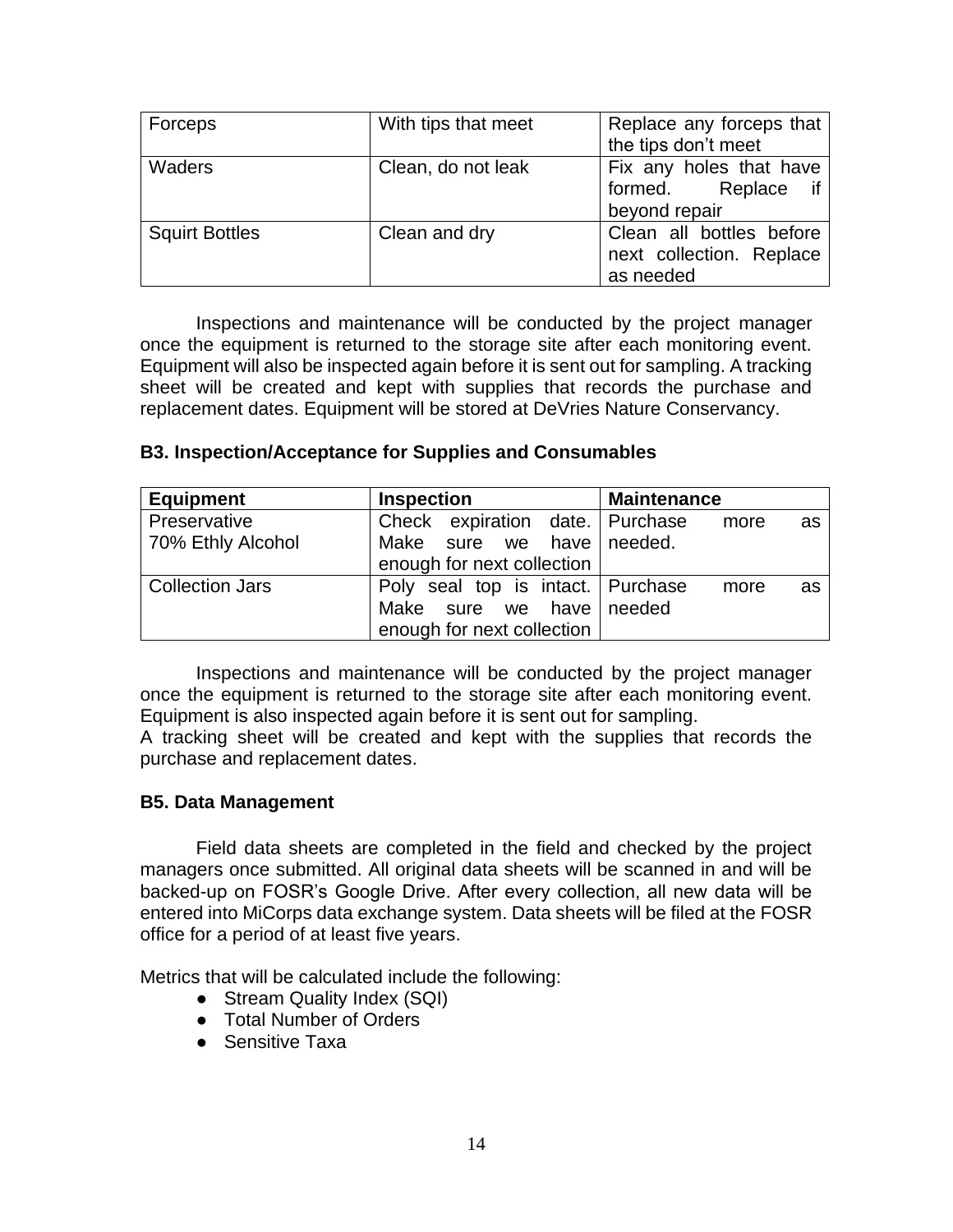Each of these metrics will be tracked over time at each site (significant trends will be identified through regression) and sites will be compared based upon mean scores over time and differences in trends among sites.

## **C1. System Audits and Response Actions**

To ensure quality data collection, steps will be taken to evaluate whether data collection procedures are being implemented correctly. This will be accomplished by training team leaders to evaluate team performance and by periodic steps from program staff to evaluate team leaders and team performance. This will ensure that data collection and management processes are being followed accurately. Any potential deviations from the process will be corrected, noted, and will be evaluated using the results of the data (both short-term and long-term). Actions will be taken to eliminate data, if warranted. Steps that will be taken to periodically evaluate the performance of the program include the following:

- Volunteer team leaders will be trained for MiCorps protocols and will be instructed to evaluate sampling procedures to assure that methods and quality assurance protocols are followed. They will be asked to report any issues possibly affecting data quality. Program staff will periodically visit sites to evaluate sampling procedures and the performance of team leaders.
- If deviation from the QAPP is noted at any point in the sampling or data management process, the affecting samples may be deleted from the data set. Re-sampling will be conducted if warranted and feasible, if the deviation is noted soon after occurrence and volunteers are available. Otherwise, a gap may be left in the monitoring record. All corrective actions, such as the above, will be documented and communicated to MiCorps.

# **C2. Data Review, Verification, and Validation**

Data will be reviewed at multiple stages for completeness and accuracy. Macroinvertebrate identification will be performed as part of an identification day where volunteers will help to sort specimens and record data, but all identifications will be confirmed by qualified ecologists/entomologists. All results will be examined for potential outliers that might indicate poor collection techniques. Any outliers will be investigated and eliminated if necessary. Specific steps for Data Review and Verification and Validation include the following:

### **Data Review**

- Data forms will be standardized and will be designed to prompt collectors to complete all tasks.
- Team leaders will be asked to review all data sheets for completeness prior to leaving the site.
	- Sheets will be reviewed by the program manager for completeness, unusual measurements, and accuracy of calculations.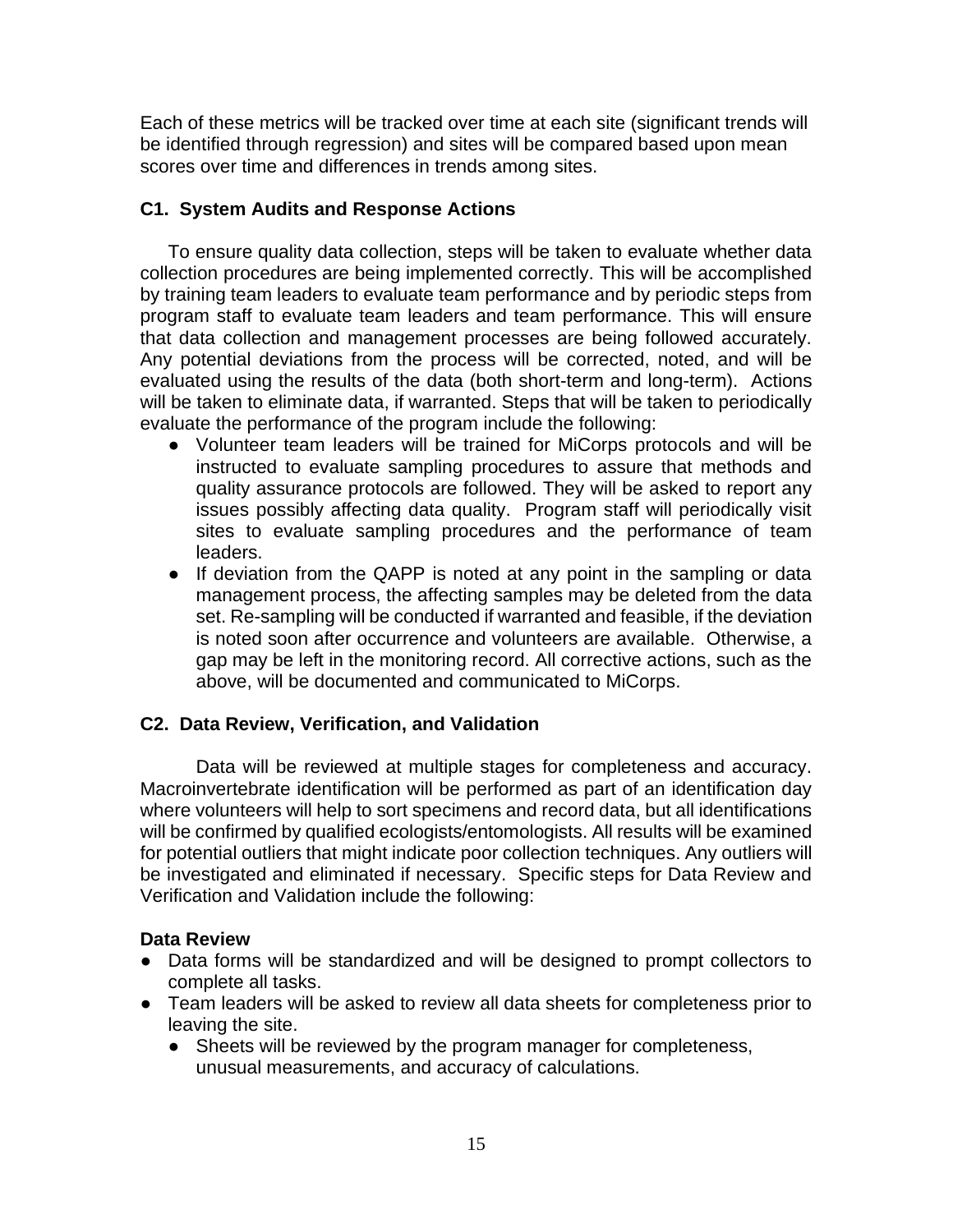• Data sheets and data on computer will be scanned to proofread for data entry errors

### **Verification and Validation**

- Macroinvertebrates will be identified by program experts with dichotomous keys, including Guide to Aquatic Invertebrates of the Upper Midwest: Identification Manual for Students, Citizen Monitors, and Aquatic Resource Professional, by Bouchard, A Guide to Common Freshwater Invertebrates of North America by Voshell, and Aquatic Insects of North America by Merritt and Cummins.
- If total diversity undergoes a steep decline at a site, the site will be visited by staff to assess potential changes at the site and potentially to sample for missing taxa or to conduct a new survey. Sites with less than 70% of the diversity previously found at the site may indicate less-than-thorough sampling. In this event the site may be re-sampled for verification or results may be discarded.
- Some sites will overlap between MiCorps and EGLE P51 monitoring. We will compare MiCorps results with EGLE results to evaluate data collected at those locations.
- Data will be compared with data collected previously at the site, as described in the Data Quality Objectives (A7).
- Teams will shift to different sites over time, which will allow us to statistically compare efficiency among sampling teams (or team leaders) after several years of monitoring. Hopefully this will act to validate the data collected in the program. A certain amount of annual variability should be expected at each site, but if a team is consistently collecting a lower diversity of organisms over time (even if the results are within 1 standard deviation from the median), we will be able to detect this. Should some teams be less efficient than others, the issue will be documented and communicated to the volunteer and MiCorps. These data may still be utilized and may be statistically corrected for differences in sampling efficiency among teams, but this process will be noted and data points may need to be removed from the monitoring record. Similarly, sampling efficiency may improve over time as team leaders gain experience, which we will also be able to evaluate statistically.
- If time allows, replicate quality control sampling may be conducted by program staff at a subset of sites within 2 weeks of the volunteer monitoring.

### **C3. Reconciliation with Data Quality Objectives**

Data will be reviewed periodically to determine if the project's data quality objectives are being met. The Program Coordinator will determine and ensure that the data have high quality (accuracy, precision, representativeness, comparability, and completeness) and if program protocols should be changed or updated and if corrective actions are necessary. The Program Coordinator will also consult with other staff and partners to review sampling locations and determine if any should be changed and/or what new stream sites might be added, as well as whether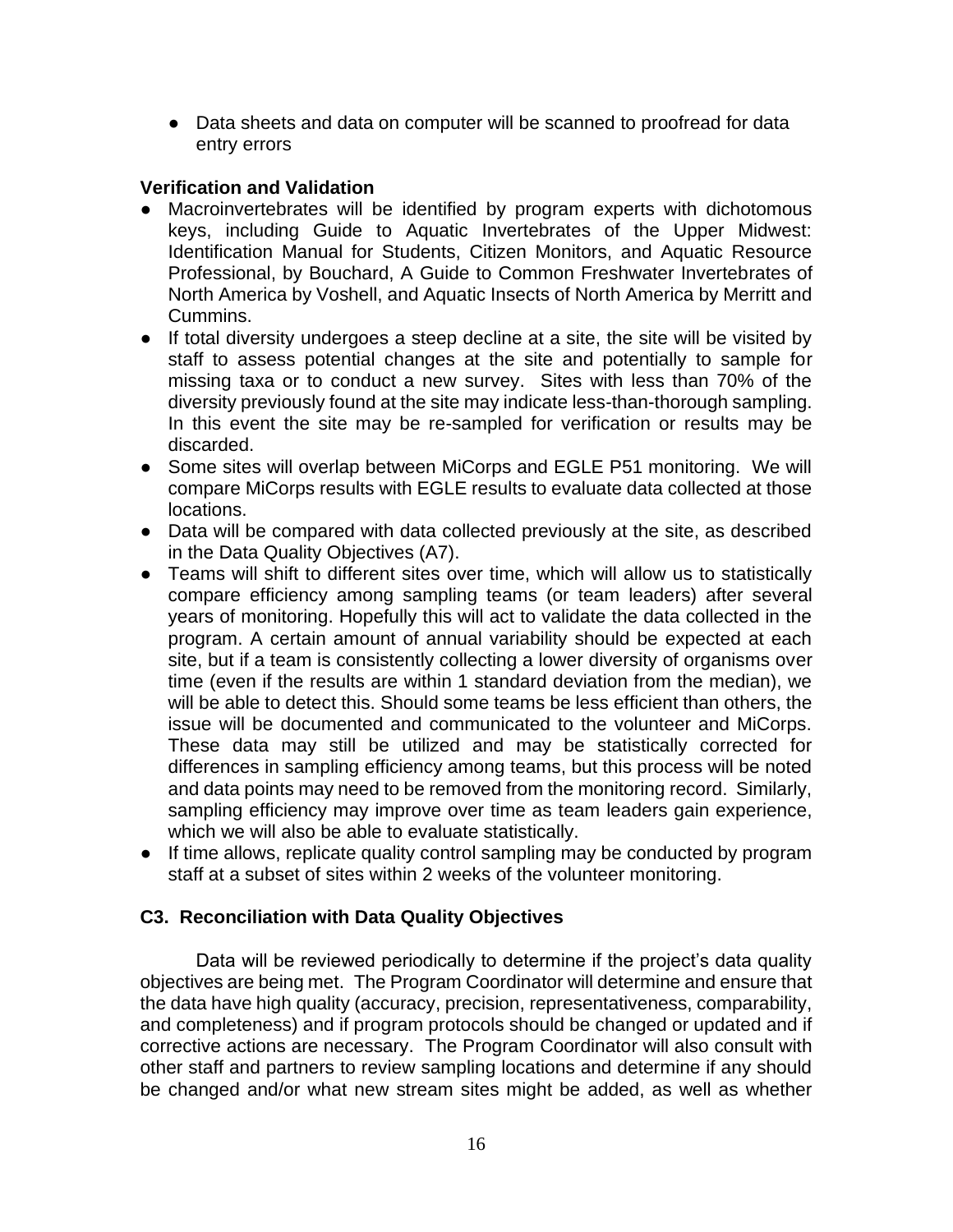more data should be collected, different water quality indicators should be assessed, and/or different indices should be utilized. Project goals, aims, direction, and purpose will be reviewed on an annual basis.

# **C4. Reporting**

Throughout the duration of this program, quality control reports are included with quarterly project reports that are submitted to MiCorp. Quality control reports provide information regarding problems or issues arising in quality control of the project. These could include, but are not limited to:

- List of sites monitored
- Comparison among sites and trends in data at each site
- QA results, with a summary of any problems discovered
- Any notable achievements
- Names of volunteers

Program staff generates annual reports sharing results of the program with volunteers, special interest groups, local municipalities, and relevant state agencies. Data and reports are made available upon request.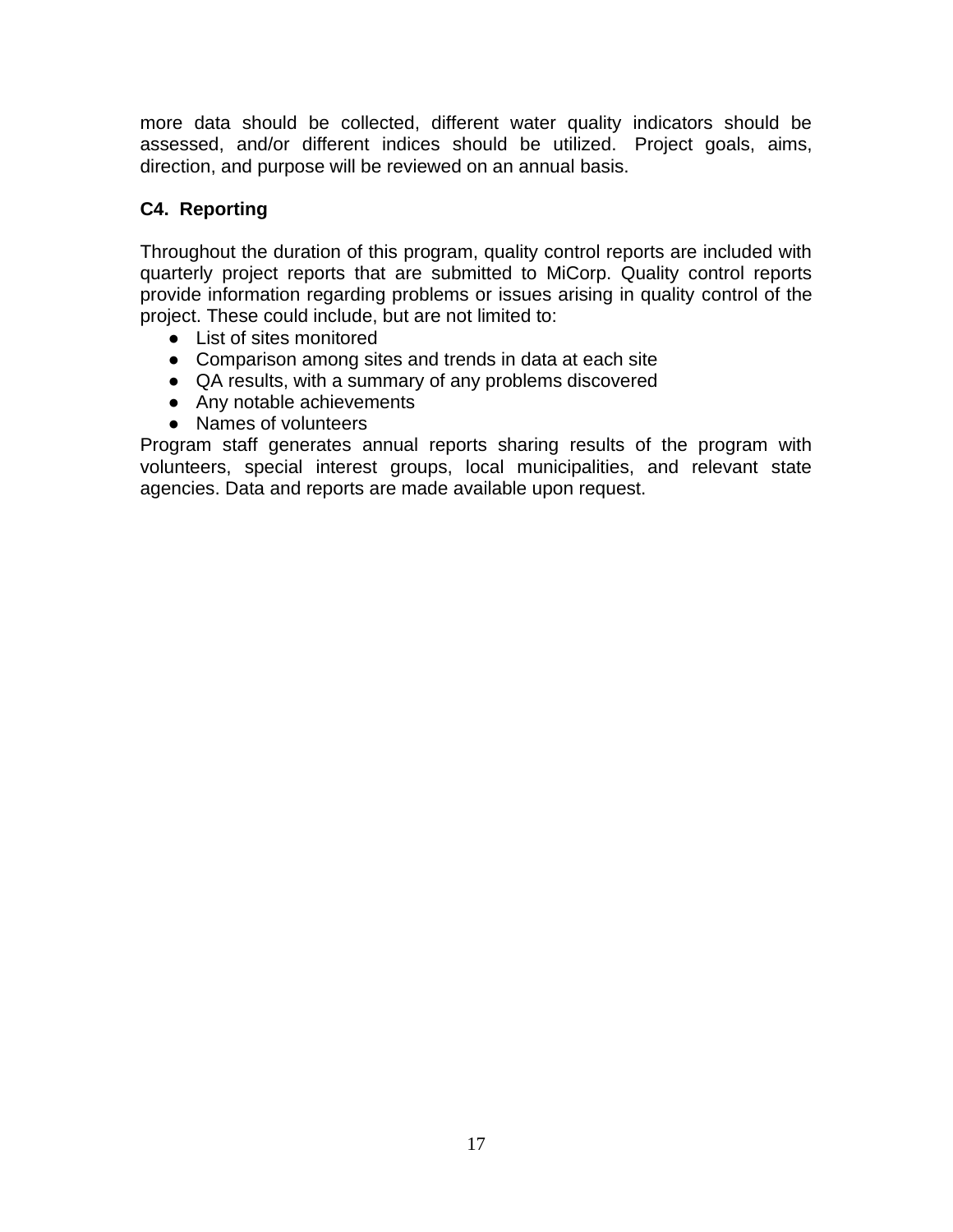# **Appendix A**

# **Project Year 1: 2020/2021**

| Task                    | Jun<br>е | July | Aug. | Sept. | Oct. | Nov. | Dec. | Jan. | Feb. | March | <b>April</b> | May |
|-------------------------|----------|------|------|-------|------|------|------|------|------|-------|--------------|-----|
| Project<br>Preparation  |          |      |      |       |      |      |      |      |      |       |              |     |
| Sampling<br>Events      |          |      |      |       |      |      |      |      |      |       |              |     |
| Data<br>Management      |          |      |      |       |      |      |      |      |      |       |              |     |
| Outreach &<br>Education |          |      |      |       |      |      |      |      |      |       |              |     |
| Project<br>Management   |          |      |      |       |      |      |      |      |      |       |              |     |

# **Project Year 2: 2021/2022**

| Task                    | Jun<br>е | Jul<br>У | Aug. | Sept. | Oct. | Nov. | Dec. | Jan. | Feb<br>٠ | March | April | May |
|-------------------------|----------|----------|------|-------|------|------|------|------|----------|-------|-------|-----|
| Project<br>Preparation  |          |          |      |       |      |      |      |      |          |       |       |     |
| Sampling<br>Events      |          |          |      |       |      |      |      |      |          |       |       |     |
| Data<br>Management      |          |          |      |       |      |      |      |      |          |       |       |     |
| Outreach &<br>Education |          |          |      |       |      |      |      |      |          |       |       |     |
| Project<br>Management   |          |          |      |       |      |      |      |      |          |       |       |     |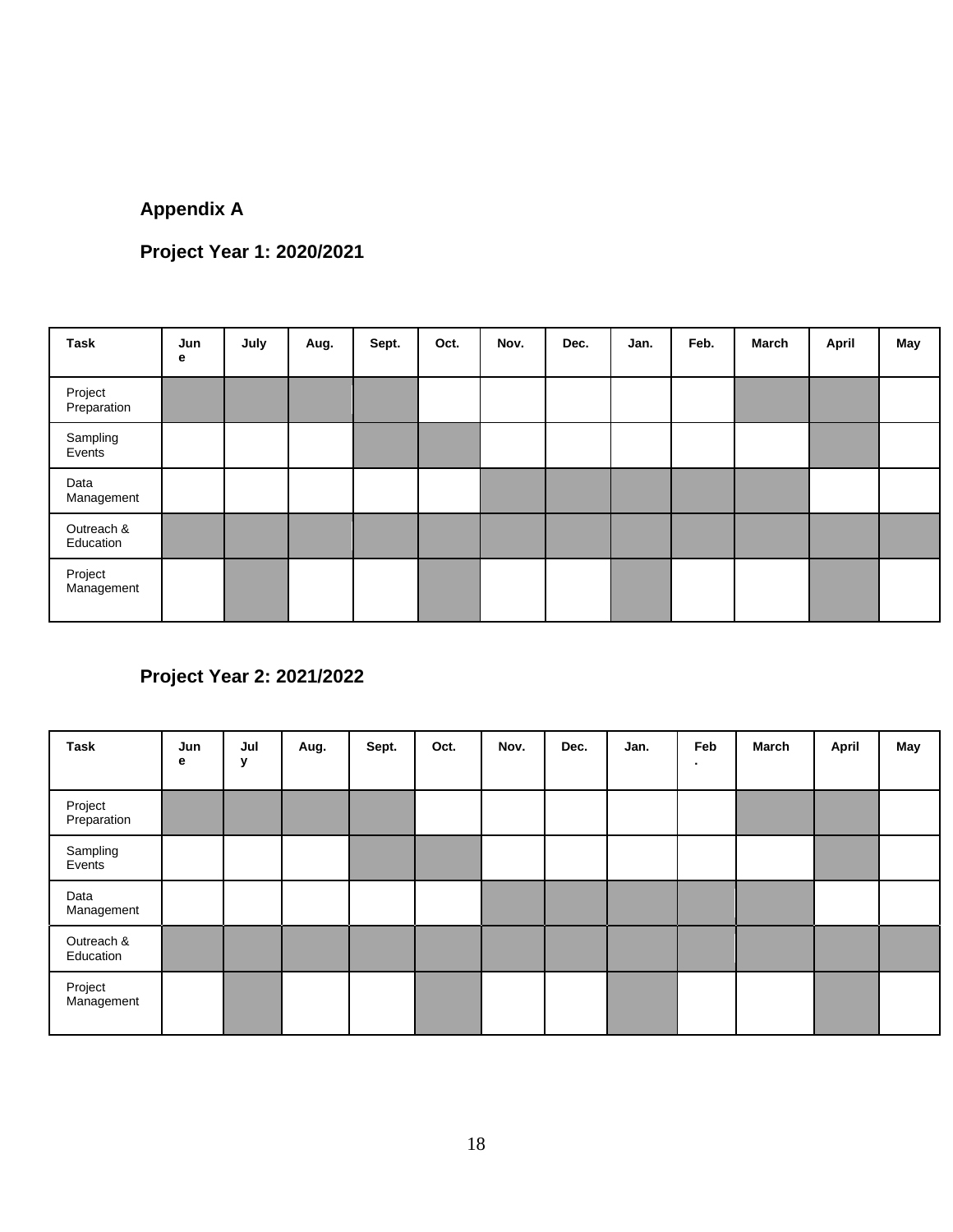# **Appendix B:**



To view this map in more detail please go to:

[https://www.google.com/maps/d/u/0/edit?mid=1tDfMmJwx5CPqjDzPuUSy](https://www.google.com/maps/d/edit?mid=1tDfMmJwx5CPqjDzPuUSy5qc9Mwg&usp=sharing) [5qc9Mwg&usp=sharing](https://www.google.com/maps/d/edit?mid=1tDfMmJwx5CPqjDzPuUSy5qc9Mwg&usp=sharing)